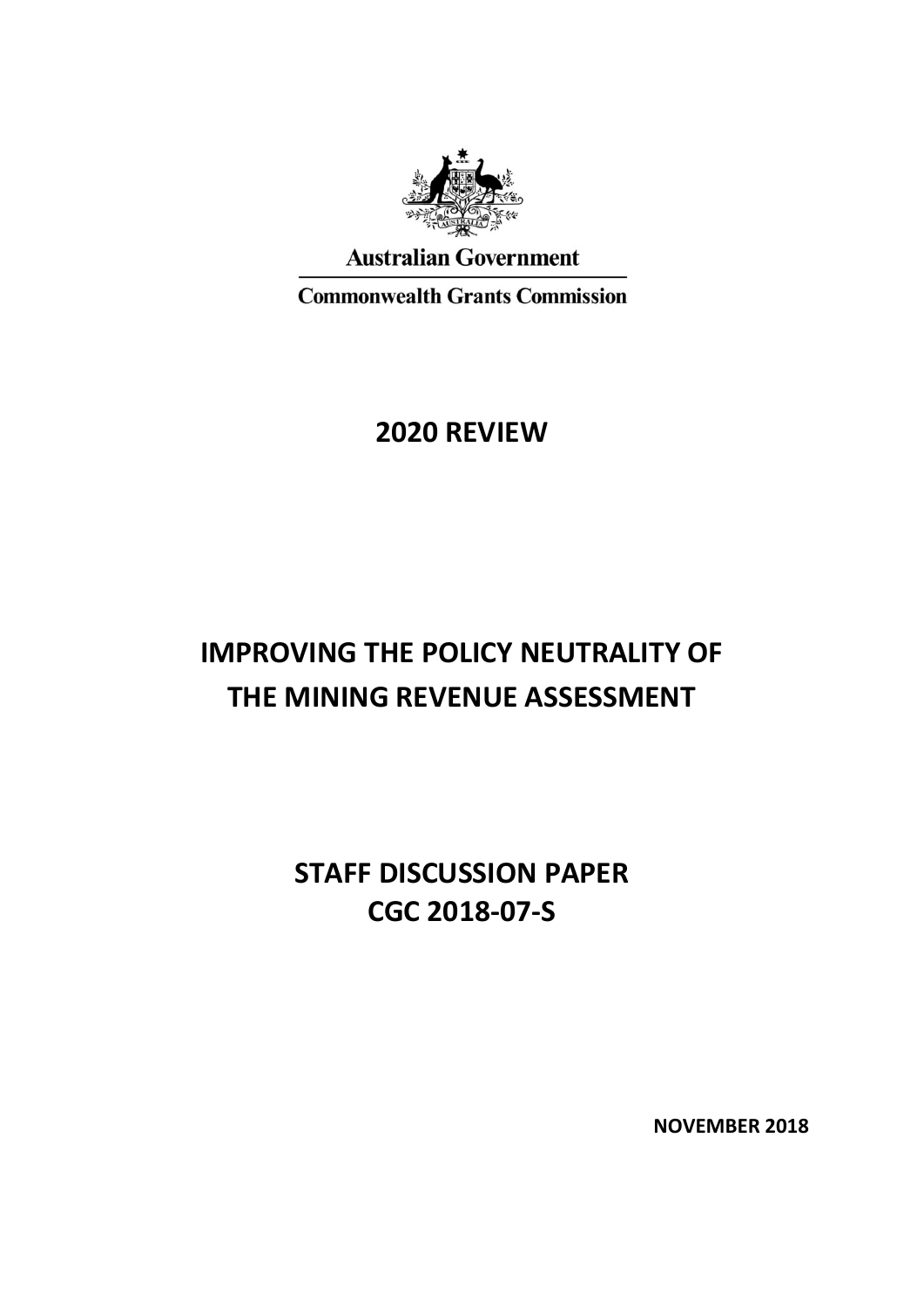| Paper issued                  | 14 November 2018                                                                                                                                                                                                                                            |
|-------------------------------|-------------------------------------------------------------------------------------------------------------------------------------------------------------------------------------------------------------------------------------------------------------|
| Commission contact<br>officer | Dermot Doherty, 6229 8816, Dermot.Doherty@cgc.gov.au                                                                                                                                                                                                        |
| Submissions sought by         | 25 January 2019.                                                                                                                                                                                                                                            |
|                               | Submissions should be emailed in Word format to<br>secretary@cgc.gov.au.                                                                                                                                                                                    |
|                               | Submissions of more than 10 pages in length should include<br>a summary section.                                                                                                                                                                            |
| Confidential material         | It is the commission's normal practice to make State<br>submissions available on its website under the CC BY<br>licence, allowing free use of content by third parties.<br>∩                                                                                |
|                               | Further information on the CC BY licence can be found on<br>the Creative Commons website<br>(http://creativecommons.org).                                                                                                                                   |
|                               | Confidential material contained in submissions must be<br>clearly identified or included in separate attachment/s, and<br>details provided in the covering email. Identified<br>confidential material will not be published on the<br>commission's website. |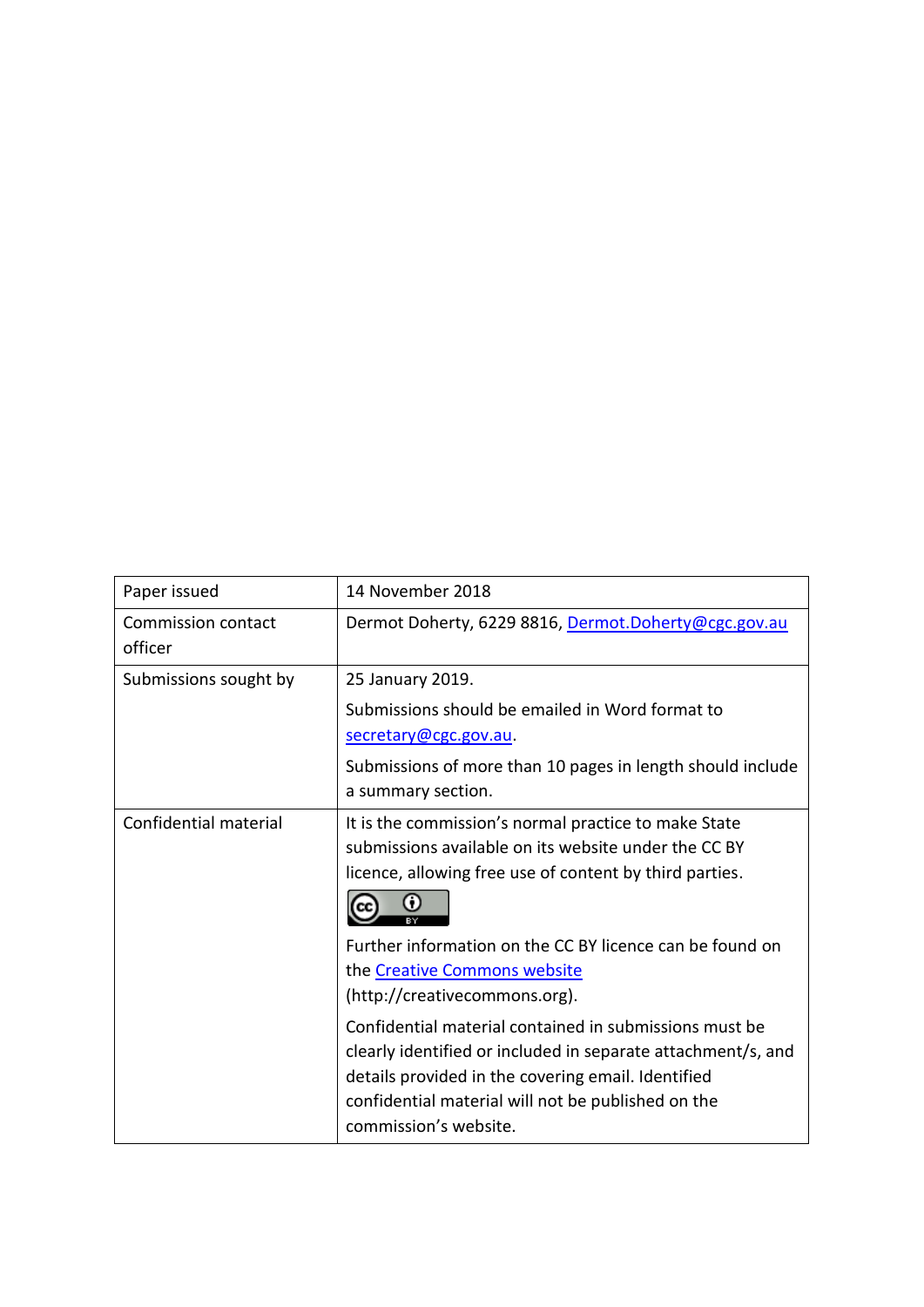# **CONTENTS**

| Background                                 | 1              |
|--------------------------------------------|----------------|
| The proposed Mining revenue assessment     | 1              |
| The Productivity Commission report         | 1              |
| The Government's response to the PC report | $\overline{2}$ |
| <b>Issue</b>                               | $\overline{2}$ |
| Options for improving policy neutrality    | 3              |
| An aggregated value of production approach | 4              |
| Option $1 -$ full aggregation              | 4              |
| Option $2 -$ two mineral groups            | 7              |
| The proposed policy neutrality adjustments | 8              |
| Conclusions                                | 8              |
| Seeking State views                        | 9              |
|                                            |                |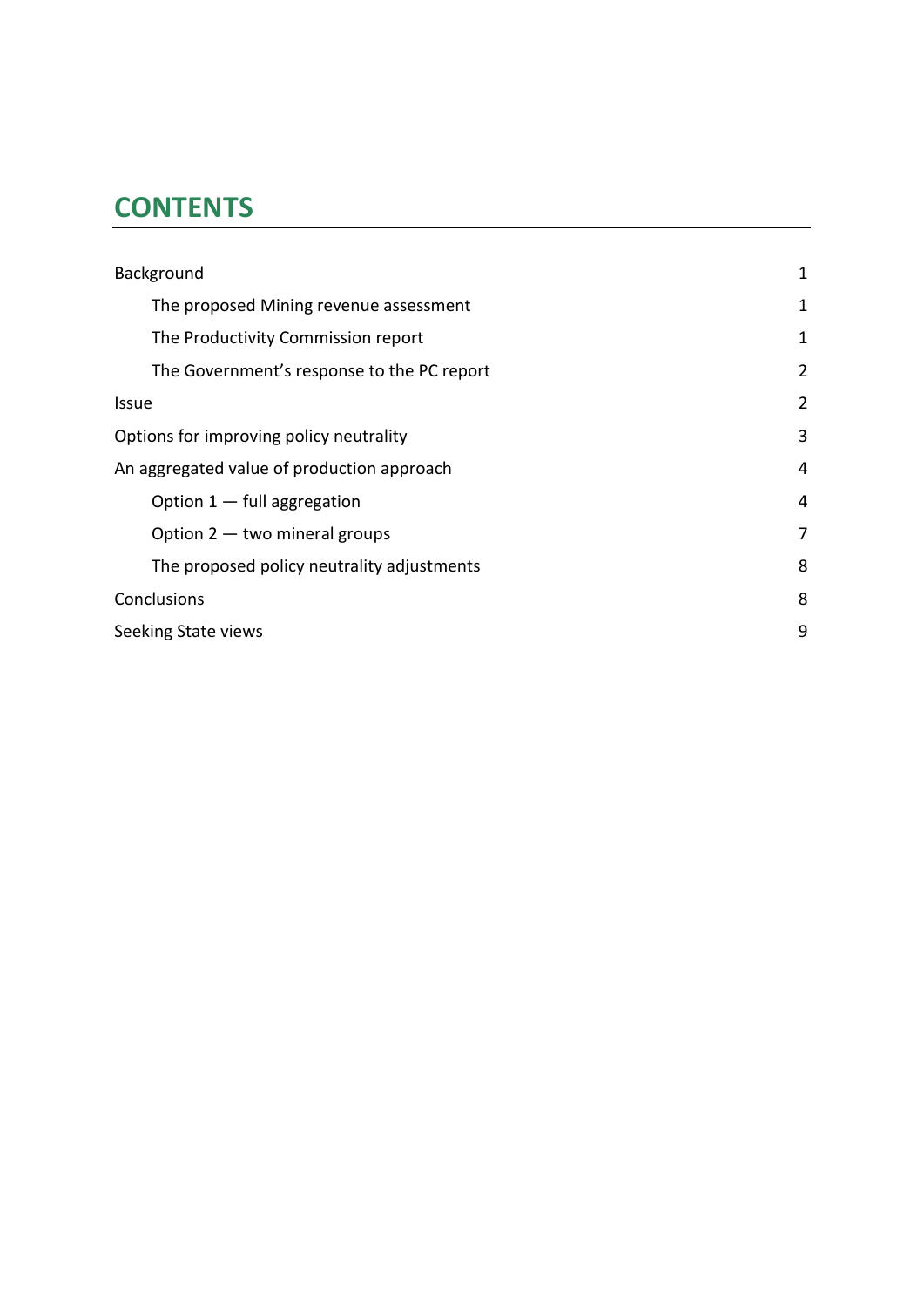## <span id="page-3-0"></span>**BACKGROUND**

#### <span id="page-3-1"></span>**The proposed Mining revenue assessment**

- 1 In April 2018, the Commission released a Draft Assessment Paper (DAP) on Mining revenue. In the DAP, Commission staff proposed retaining the 2015 Review assessment approach, but introducing two adjustments to improve its policy neutrality.<sup>1</sup>
- 2 Under this approach, mining capacity would be assessed using a mineral by mineral approach — with separate assessments of iron ore, coal, gold, onshore oil and gas, copper, bauxite, nickel and all remaining minerals. The capacity measure would be value of production. Grants in lieu of royalties would continue to be assessed on an actual per capita basis.
- 3 The first of the two policy neutrality adjustments addressed **the dominant State problem**. When a mineral base is concentrated in one or two States (such as iron ore in Western Australia), the policies of those States have a dominant role in determining the average policy. In these situations, an individual State's policy could become the average policy and its own choices could directly influence the GST it receives — implying the mining assessment was not sufficiently policy neutral. Commission staff proposed an adjustment whereby 50% of revenue from a dominant State's discretionary rate change would be assessed equal per capita (EPC).
- 4 The second adjustment addressed **the banned mineral problem**. For some minerals the distribution of the revenue base is unclear, such as when some States ban or discourage mineral extraction. Commission staff proposed an adjustment whereby all revenue from banned minerals would be assessed EPC.
- 5 The first adjustment received little support from States in their responses to the DAP. Most said it was inconsistent with HFE and a departure from full equalisation. While the second adjustment received more support, Western Australia queried the selectivity of adjusting for mining bans but not other State policies.

### <span id="page-3-2"></span>**The Productivity Commission report**

 $\overline{a}$ 

6 The Government released the Productivity Commission's (PC's) final report on Horizontal Fiscal Equalisation on 5 July 2018.<sup>2</sup> The PC criticised the proposed mining assessment for:

<sup>&</sup>lt;sup>1</sup> The two policy neutrality adjustments were first referred to by the Commission in Commission Position Paper CGC2017-21 *The Principle of HFE and its Implementation*.

<sup>2</sup> Productivity Commission, 2018, *Horizontal Fiscal Equalisation*, Report no. 88, Canberra.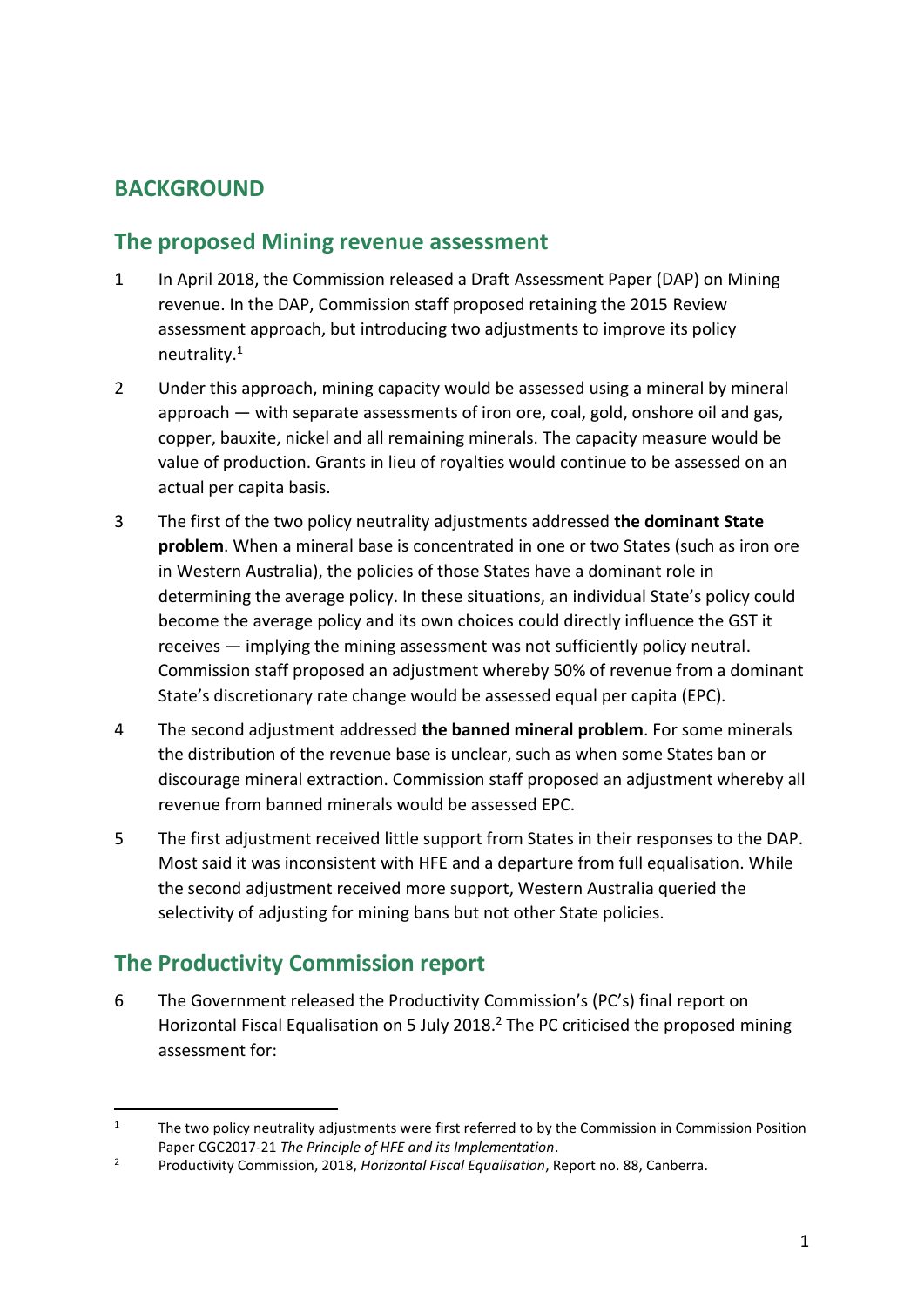- not being policy neutral
- creating adverse incentive effects.
- 7 The PC's policy neutrality concern was the dominant State problem identified by the Commission. The PC concluded aggregation could improve the assessment's policy neutrality. It suggested two policy neutral capacity measures:
	- aggregate mining profits
	- aggregate value of production.
- 8 The PC also criticised the proposed mineral by mineral approach for creating the conditions for adverse incentive effects to arise. States that increased mineral production or royalty rates could lose much of the additional revenue to equalisation — such that they retained as little as their population share of any increase in revenue or bore as little as their population share of any decrease. The PC concluded aggregation could reduce these adverse incentives.

### <span id="page-4-0"></span>**The Government's response to the PC report**

- 9 Following the PC's report, the Government signalled its intention to transition from a system of full equalisation to a system of reasonable equalisation. Under reasonable equalisation, each State will be equalised to the fiscal capacity of the stronger of New South Wales or Victoria.
- 10 In order to ascertain the fiscally stronger of these two States, the Commission will need to continue to determine States' relative fiscal capacities. Indeed, the no worse off provisions of the legislation requires the Commission to produce relativities as if the *Treasury Laws Amendment (Making Sure Every State and Territory Gets Their Fair Share of GST) Act 2018* had not been enacted. The no worse off provisions require the Commission to produce relativities on a full equalisation basis. To support this, its assessment methods must continue to capture States' relative fiscal capacities.
- 11 While the Commission is sensitive to improving the policy neutrality of the mining assessment, any change cannot be to the detriment of capturing States' relative fiscal capacities. Under full equalisation, the mining assessment needs to capture the differences in revenue capacities arising from the uneven distribution of minerals.

### <span id="page-4-1"></span>**ISSUE**

 $\overline{a}$ 

12 The volatile nature of mining<sup>3</sup> and the uneven distribution of minerals means developing a methodology that appropriately captures States' relative fiscal

<sup>3</sup> In its response to the PC's report, the Government cited the mining boom as having created extraordinary volatility in the GST distribution, resulting in declining community confidence in Australia's HFE system. It said less volatility would be a virtue of the new system.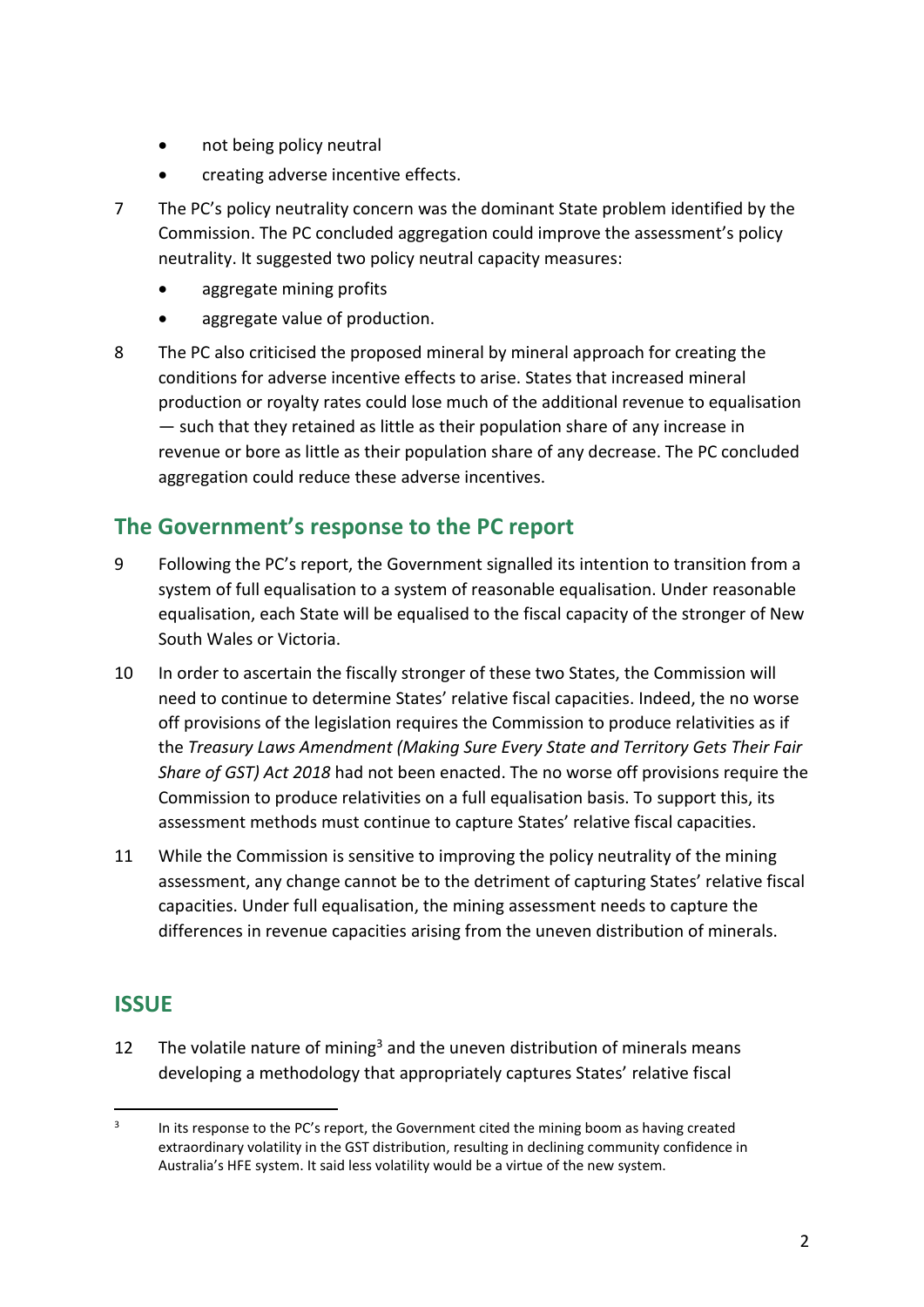capacities has posed greater challenges for past and present Commissions than other areas of State revenue.<sup>4</sup>

- 13 In the light of the PC's criticisms, and the Government's subsequent response, Commission staff are considering options for improving the policy neutrality of the mining assessment. We are seeking States views on whether the Commission should move away from its mineral by mineral approach and, if so, how it should assess mining capacity in the 2020 Review.
- <span id="page-5-0"></span>14 State views are sought by 25 January 2019.

# **OPTIONS FOR IMPROVING POLICY NEUTRALITY**

- 15 In considering the approaches favoured by the PC, there appear to be three options for improving policy neutrality:
	- an aggregated profitability approach
	- an aggregated value of production approach
		- with a single mineral group (full aggregation)
		- with two mineral groups.
- 16 Staff have a number of concerns over the viability of a profitability approach. As the PC itself acknowledged, a profit-based approach could face practical difficulties. It would be highly sensitive to price and cost changes and, therefore, volatile. Any change that increased the volatility of the mining assessment would be inconsistent with the Government's desire to move to a more stable distribution system.
- 17 In addition, it might also be difficult to develop reliable profitability measures for all mining activities. Commission staff have been in discussions with the Australian Bureau of Statistics (ABS) about the possibility of obtaining mining profitability data by State. The ABS advises it is not able to provide State based profit data. For this option to progress, the Commission would need to develop its own profitability measure and find data to implement it. This is unlikely to be practical for the 2020 Review.
- 18 Finally, profitability represents a departure from what States do. Whilst royalty rate levels might reflect underlying profitability, they tend not to change frequently and are applied to production rather than profitability. That is, States do not tax profitability, they tax production.
- 19 Western Australia proposed a fourth option, which it said would also address the issue of the sensitivity of States' GST revenue to royalty rate changes (these were the adverse incentive effects identified by the PC). Western Australia suggested

 $\overline{a}$ 4 See also Information Paper CGC 2015-07 *History of the Mining Assessment*.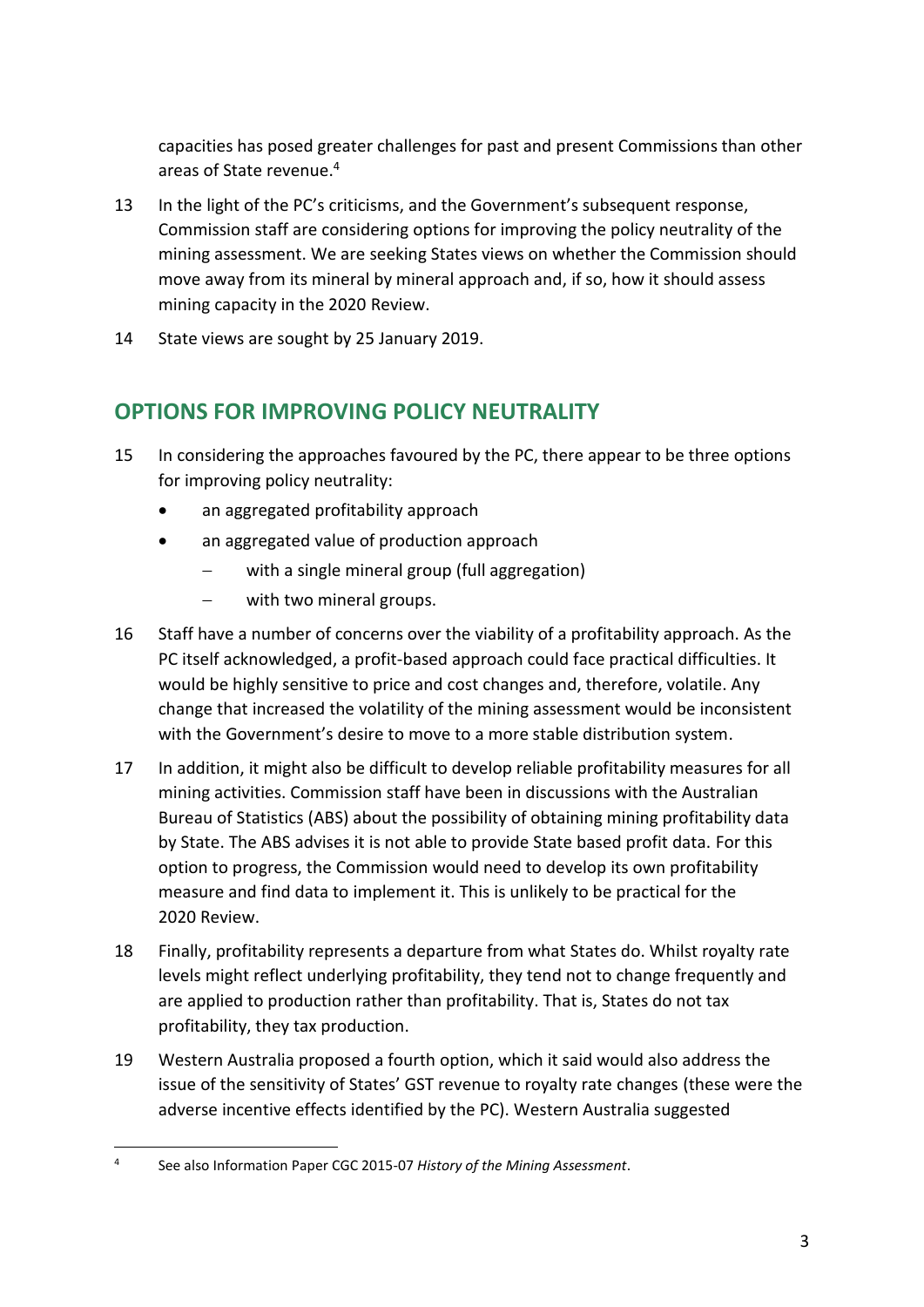aggregating the mining revenue base with the other tax bases through a global assessment. It outlined two possible global capacity measures — adjusted Gross State Product and an aggregation of the existing revenue bases. It believed either measure would address the extreme differences in sensitivity to rate changes that existed between taxes and minerals.<sup>5</sup>

20 Commission staff have concerns with this option. While it would improve policy neutrality, it would do so by producing unrepresentative revenue capacities. They would be created by averaging a State's relative capacity to raise tax revenue with its relative capacity to raise mining revenue. Counter to Western Australia's view, Commission staff do not consider these averaged revenue capacities would reflect States' underlying revenue capacities.<sup>6</sup>

## <span id="page-6-0"></span>**AN AGGREGATED VALUE OF PRODUCTION APPROACH**

- 21 The PC said the advantages of an aggregate mining production approach were:
	- it was simpler than a mineral by mineral approach.
	- it was more policy neutral because individual States had less scope to influence their GST payments by changing the royalty rate on a single mineral.
- 22 The PC acknowledged some policy neutrality problems would remain. It noted Western Australia's iron ore comprised about 40% of the value of all mineral production in 2015-16, meaning that changes in its royalty rate could still have a material influence on GST shares.
- 23 Staff consider there are two aggregation options worth exploring.

# <span id="page-6-1"></span>**Option 1 — full aggregation**

24 Under full aggregation, all minerals would be assessed in one group. [Table](#page-7-0) 1 shows States' population shares, their shares of value of production for all minerals and the corresponding sensitivity to royalty rate changes (which is the difference between the two). It shows full aggregation would remove the more extreme sensitivities that exist under a mineral by mineral approach.

 $\overline{a}$ <sup>5</sup> Western Australia noted that for some minerals, there were five examples where a State's sensitivity to royalty rate changes exceeded 40%. This compares with the average sensitivity to tax rate changes of 5.5%. It identified this as a policy neutrality issue the Commission needed to address.

<sup>6</sup> In April 2018, the Commission released a staff research paper, 2018-02-S, *A broader assessment approach*. The staff conclusions in that paper were that the taxable capacity differences under a global approach were substantially lower than under a tax approach, meaning fiscally weak States would have had to impose taxes and charges at rates above those of fiscally strong States, which would be inconsistent with HFE (as it was understood at the time).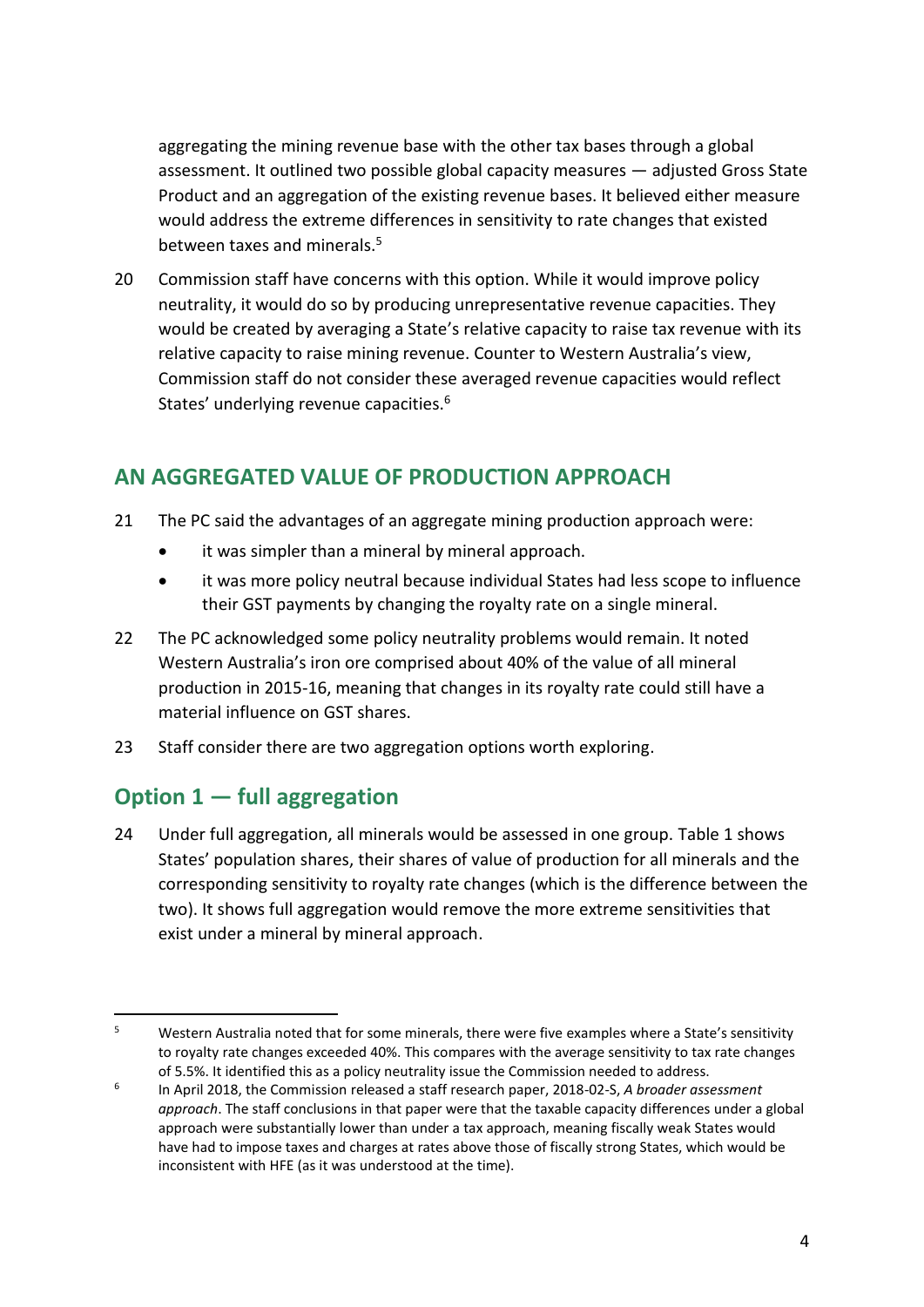| Group:                                     | <b>NSW</b> | Vic  | Qld    | <b>WA</b> | SA  | Tas | <b>ACT</b> | ΝT     | Total |
|--------------------------------------------|------------|------|--------|-----------|-----|-----|------------|--------|-------|
|                                            | %          | %    | %      | %         | %   | %   | %          | %      | %     |
| Share of population                        | 32.0       | 25.6 | 20.0   | 10.5      | 7.0 | 2.1 | 1.7        | 1.0    | 100.0 |
| Share of value of<br>production            | 14.8       | 1.0  | 27.3   | 51.0      | 2.9 | 0.9 | 0.0        | 2.0    | 100.0 |
| Sensitivity to royalty<br>rate changes (a) | 17.2       | 24.6 | $-7.3$ | $-40.4$   | 4.1 | 1.3 | 1.7        | $-1.0$ | 0.0   |
|                                            |            |      |        |           |     |     |            |        |       |

<span id="page-7-0"></span>**Table 1 Sensitivity to royalty rate changes, full aggregation, 2016-17**

(a) This is a State's population share less its share of value of production.

Source: Commission simulation using State provided data.

25 [Table](#page-7-1) 2 shows full aggregation would have changed States' GST shares by \$330 million in the 2018 Update. Compared with the mineral by mineral approach, it would have increased the assessed capacities of Victoria, Western Australia, South Australia, Tasmania and the Northern Territory.

<span id="page-7-1"></span>

| Table 2 | Replacing the mineral by mineral assessment with an aggregated |
|---------|----------------------------------------------------------------|
|         | assessment, 2018 Update (a)                                    |

| Aggregation option: | <b>NSW</b> | Vic     | Qld    | <b>WA</b> | SA  | Tas   | ACT | ΝT     | Redist  |
|---------------------|------------|---------|--------|-----------|-----|-------|-----|--------|---------|
|                     | Sm         | Sm      | \$m    | Sm        | Sm  | Sm    | Sm  | Sm     | \$m     |
| 2018 Update         | 1702       | 2 5 8 3 | $-825$ | -4 161    | 426 | 160   | 173 | -58    | 5 0 4 4 |
| Full aggregation    | 1 779      | 2 5 5 1 | $-573$ | $-4330$   | 357 | 146   | 173 | $-104$ | 5 0 0 6 |
| <b>Difference</b>   | 77         | $-32$   | 252    | -169      | -69 | $-14$ | 0   | -45    | 330     |

(a) This analysis excludes the effect of Grants in lieu of royalties.

27 [Table 3](#page-8-0) shows average royalty rates for minerals in the 2018 Update. Some States have a preponderance of base metals and other low value minerals, which attract a lower royalty rate than the average for all minerals. Under full aggregation, when production of those minerals increases, these States can lose more in GST revenue than they raise in royalty revenue. This reduces their incentive to approve mining developments.

Source: Commission simulation using State provided data.

<sup>26</sup> Full aggregation addresses one aspect of policy neutrality — the dominant State problem. However, full aggregation can create its own policy neutrality problems.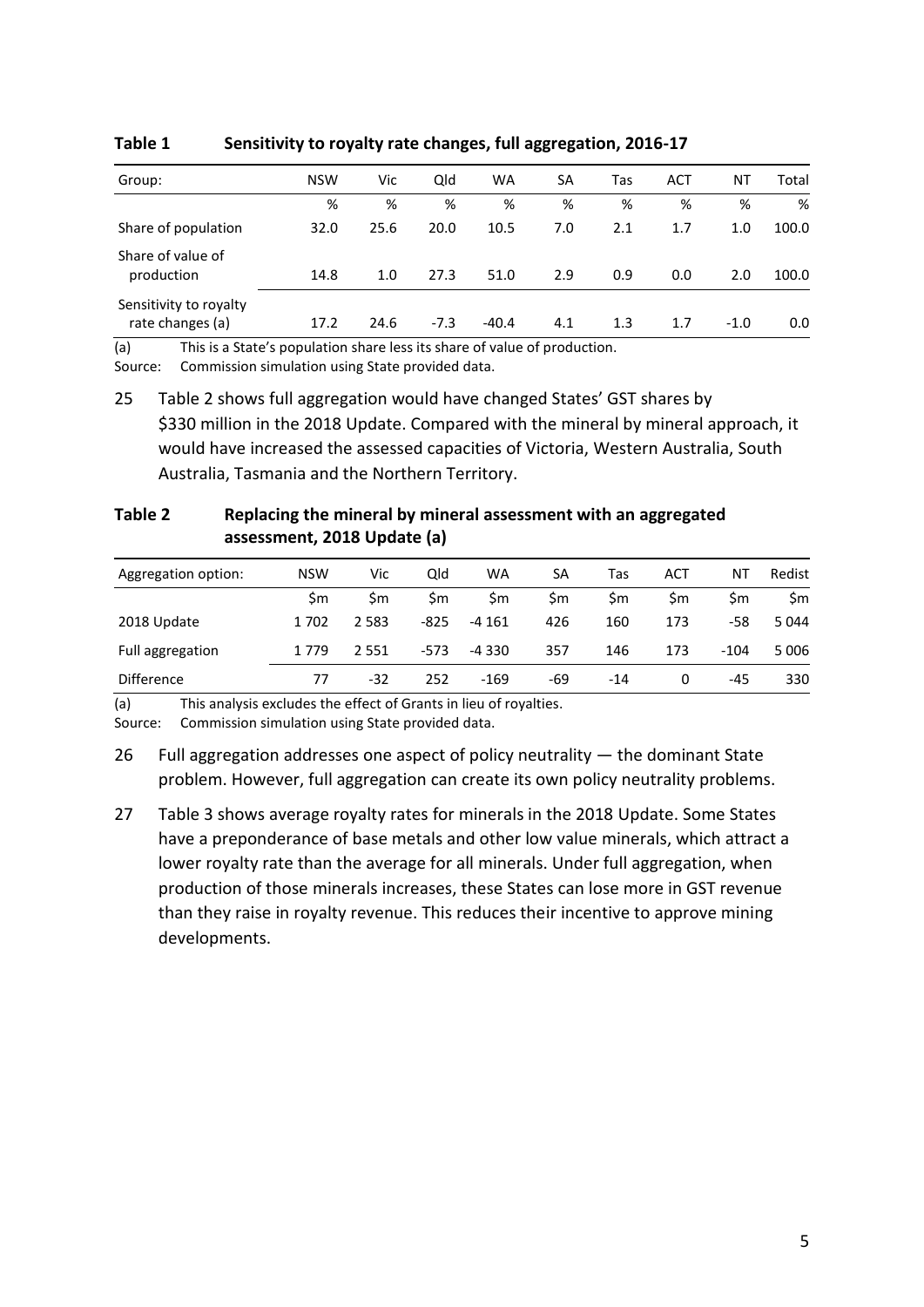|         | Iron ore | Coal | Onshore<br>oil and<br>gas | <b>Bauxite</b> | Copper | Nickel | Nickel | Other<br>minerals | Average<br>$-$ all<br>minerals |
|---------|----------|------|---------------------------|----------------|--------|--------|--------|-------------------|--------------------------------|
|         | %        | %    | %                         | %              | %      | %      | %      | %                 | %                              |
| 2013-14 | 7.1      | 8.0  | 8.0                       | 9.8            | 3.3    | 2.5    | 2.6    | 4.4               | 6.5                            |
| 2014-15 | 7.2      | 6.9  | 9.5                       | 10.1           | 3.7    | 2.8    | 2.4    | 3.7               | 6.2                            |
| 2015-16 | 7.3      | 7.5  | 9.8                       | 10.2           | 3.5    | 2.8    | 2.1    | 4.8               | 6.4                            |
| 2016-17 | 7.3      | 8.5  | 10.2                      | 9.9            | 3.4    | 2.7    | 2.1    | 5.1               | 7.0                            |

#### <span id="page-8-0"></span>**Table 3 Average royalty rates by mineral, 2018 Update**

Source: State provided royalty revenue and value of production data.

28 [Table](#page-8-1) 4 shows Victoria, South Australia, Tasmania and the Northern Territory have almost none of the minerals that attract the highest royalty rates.

#### <span id="page-8-1"></span>**Table 4 Share of value of production, two group option, 2016-17**

| Group              | <b>NSW</b> | Vic | Qld  | WA   | SA   | Tas | ACT | Ν1  | Total |
|--------------------|------------|-----|------|------|------|-----|-----|-----|-------|
|                    | %          | %   | %    | %    | %    | %   | %   | %   | %     |
| Major minerals (a) | 15.7       | 0.4 | 30.6 | 51.5 | 1.0  | 0.4 | 0.0 | 0.4 | 100.0 |
| Other minerals     | 11.5       | 3.4 | 15.2 | 49.1 | 10.0 | 2.7 | 0.0 | 8.2 | 100.0 |

(a) This group comprises iron ore, coal, bauxite and onshore oil and gas.

Source: State provided value of production data.

29 Thus, the distribution of incentives under full aggregation would vary across States according to the composition of their minerals — potentially favouring the developments for minerals with the highest royalty rates (coal, onshore oil and gas and bauxite) over other minerals.

- 30 Western Australia does not believe full aggregation addresses its concerns over the difference in sensitivity to rate changes between taxes and minerals. It proposed a variation — full aggregation with a fixed uniform standard royalty rate, which would not change when States changed actual royalty rates. It suggested a fixed rate of 5% or 6%.
- 31 Staff consider there are two concerns with its proposal. Firstly, it would apply the same rate to minerals that attract a low royalty rate as to those that attract a high royalty rate and so would create the same adverse incentives as full aggregation. Secondly, it would effectively discount the mining assessment. The discount would be the difference between the average royalty rates in [Table 3](#page-8-0) and the fixed rate. For the 2018 Update, a 5% rate would be similar to introducing a medium discount and a 6% rate would be similar to introducing a low discount. In its report, the PC said discounting the mining assessment was inconsistent with the broad objective of HFE.<sup>7</sup>

 $\overline{a}$ 

<sup>7</sup> Op cit, page 210.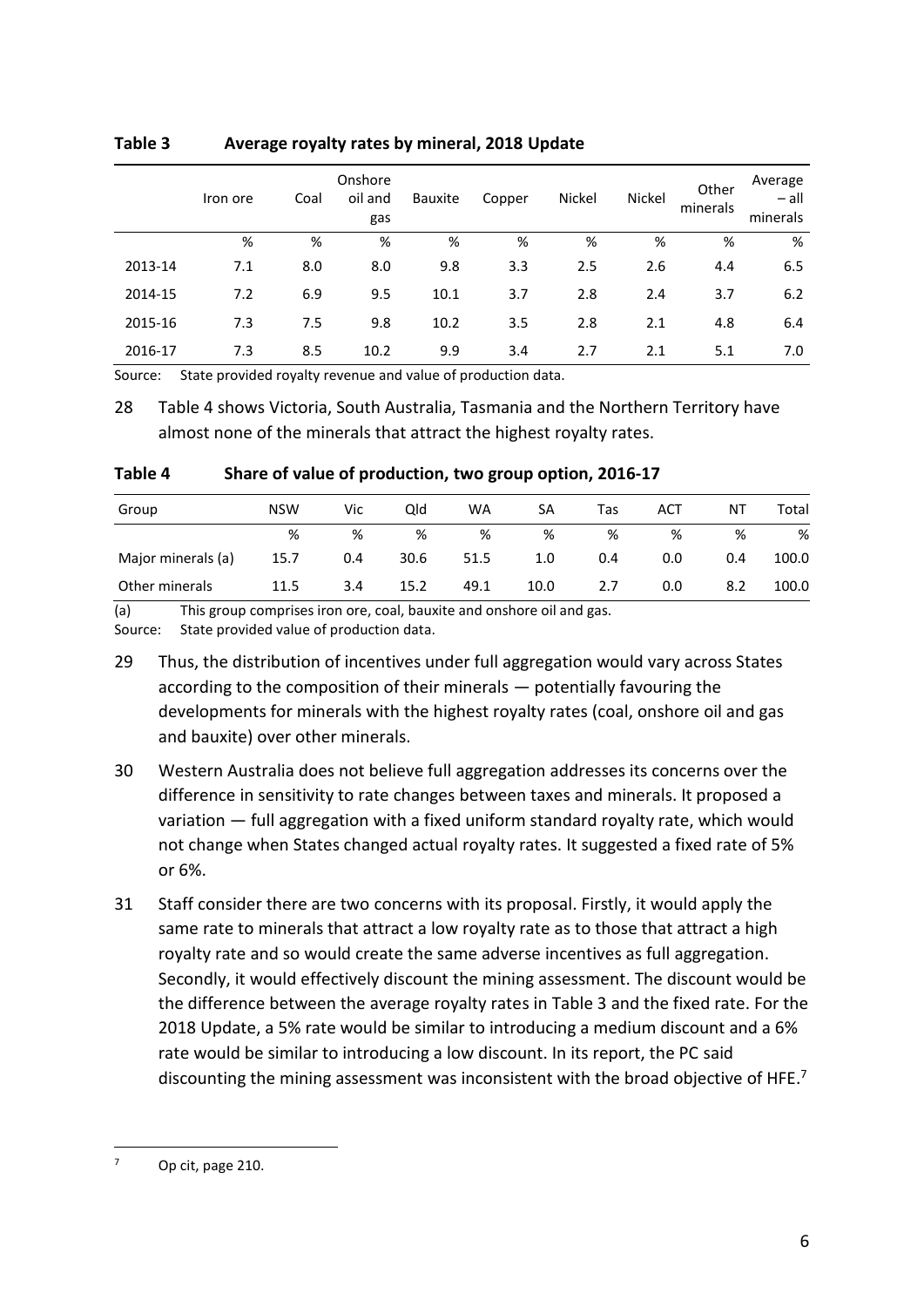# <span id="page-9-0"></span>**Option 2 — two mineral groups**

- 32 One way of addressing the adverse incentives of full aggregation is to aggregate minerals into two groups. Compared with full aggregation, the two group option may provide a better balance between:
	- what States do they apply higher royalty rates to some minerals
	- policy neutrality it avoids situations where a State has such a dominant share of a mineral base that its policy becomes the average policy.
- 33 [Table](#page-9-1) 5 shows sensitivities to royalty rate changes for both mineral groups. Like full aggregation, the two group option removes the most extreme sensitivities to changes in royalty rates.

| Group:             | <b>NSW</b> | Vic  | Qld   | WA      | SA     | Tas    | ACT | ΝT     | Total |
|--------------------|------------|------|-------|---------|--------|--------|-----|--------|-------|
|                    | %          | %    | %     | %       | %      | %      | %   | %      | %     |
| Major minerals (a) | 16.3       | 25.2 | -10.6 | $-40.9$ | 6.0    | 1.8    | 1.7 | 0.6    | 0.0   |
| Other minerals     | 20.5       | 22.2 | 4.8   | $-38.5$ | $-2.9$ | $-0.5$ | 1.7 | $-7.2$ | 0.0   |

#### <span id="page-9-1"></span>**Table 5 Sensitivity to royalty rate changes, 2016-17**

(a) This group comprises iron ore, coal, bauxite and onshore oil and gas.

Source: Commission simulation using State provided data.

34 [Table](#page-9-2) 6 shows the two group option would have changed States' GST shares by \$232 million in the 2018 Update. It would have increased Western Australia's assessed capacity and reduced the capacities of other States. Compared with the full equalisation option, it would reduce the assessed capacity of Victoria, South Australia, Tasmania and the Northern Territory.

| Aggregation option: | <b>NSW</b> | Vic     | Qld    | WA      | SA  | Tas | ACT | ΝT  | Redist  |
|---------------------|------------|---------|--------|---------|-----|-----|-----|-----|---------|
|                     | \$m        | \$m     | \$m    | Sm      | \$m | \$m | \$m | \$m | \$m     |
| 2018 Update         | 1702       | 2 5 8 3 | $-825$ | $-4161$ | 426 | 160 | 173 | -58 | 5044    |
| Two group option    | 1729       | 2 5 9 2 | -696   | $-4393$ | 459 | 166 | 173 | -29 | 5 1 1 8 |
| <b>Difference</b>   | 27         | 8       | 129    | $-232$  | 33  | 6   | 0   | 29  | 232     |

#### <span id="page-9-2"></span>**Table 6 Replacing the mineral by mineral assessment with an aggregated assessment, 2018 Update (a)**

(a) This analysis excludes the effect of Grants in lieu of royalties.

Source: Commission simulation using State provided data.

35 The Commission was criticised for implementing a two group approach in the 2010 Review, particularly because of the GST effects that arose from minerals switching between groups.<sup>8</sup> A way of avoiding these adverse effects would be to freeze the composition of the mineral groups for the duration of the review.

 $\overline{a}$ 8 Following the 2010 Review, Western Australia changed its royalty rate on iron ore fines (then a low royalty rate mineral). Its changes meant iron ore fines would eventually have the same royalty rate as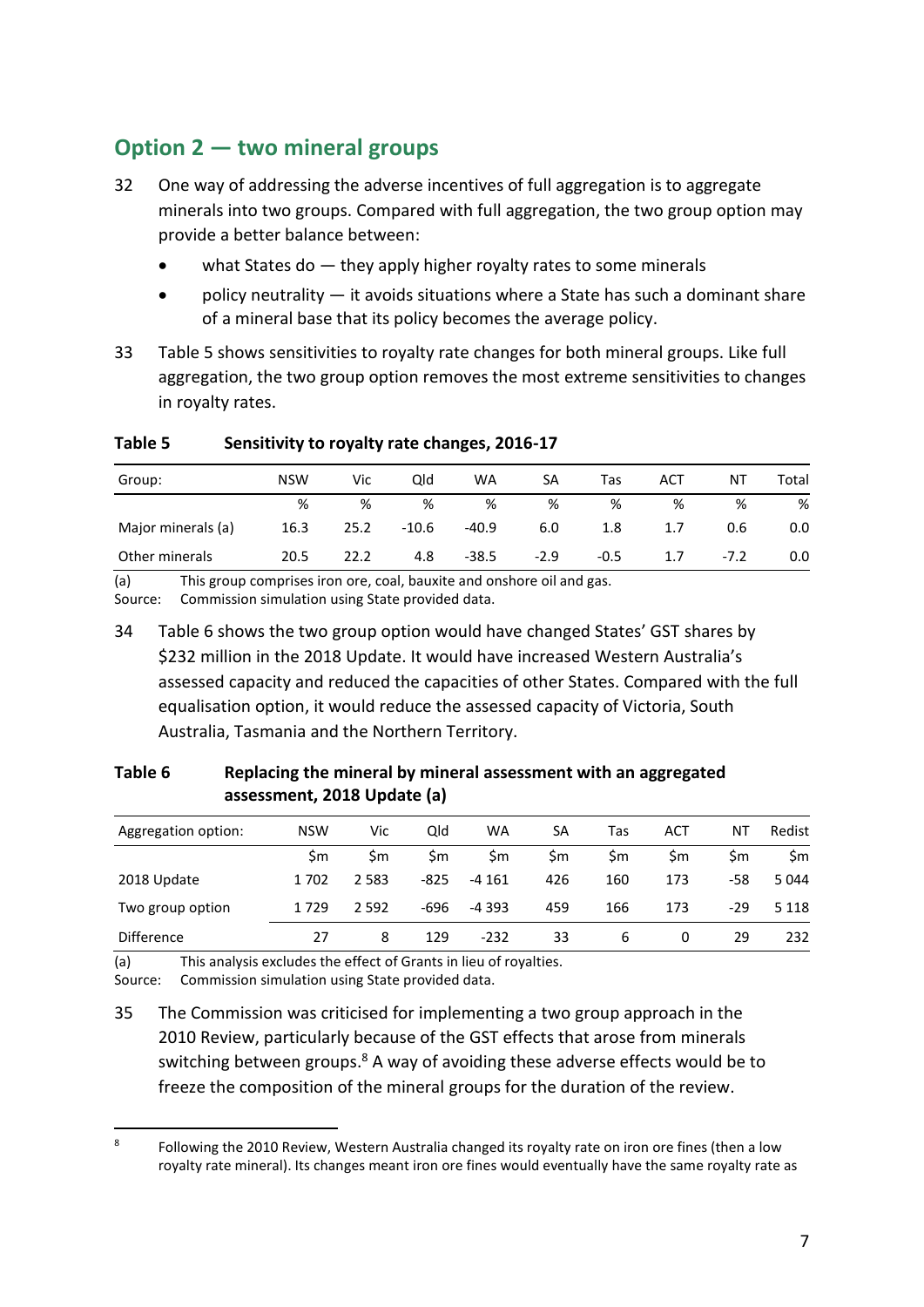# <span id="page-10-0"></span>**The proposed policy neutrality adjustments**

- 36 In the DAP, Commission staff proposed introducing two adjustments to improve the policy neutrality of the mining assessment. The dominant State adjustment proposed treating 50% of any revenue from a discretionary rate change by a dominant State EPC. The banned mineral adjustment proposed treating all revenue from a banned mineral EPC.
- 37 There is a question whether either adjustment is required under greater aggregation.
- 38 The PC concluded that aggregation addressed the dominant State problem. If so, a dominant State adjustment may not be required under either the full aggregation or the two group option.
- 39 The PC noted the banned mineral adjustment, but made no comment. While States generally supported an EPC assessment, there were some concerns. Victoria and Western Australia questioned whether bans have a material effect in every State. Victoria said it had no proved or probable onshore conventional or unconventional gas reserves. Western Australia said its ban on hydraulic fracturing was largely irrelevant because of the high cost of developing shale gas resources. An EPC assessment for all States would benefit those that had viable resources. Western Australia raised an additional concern (intertemporal equity) — whether it would be fair to assess coal seam gas (CSG) royalties EPC when Queensland was extracting it, but to impose a differential assessment when all States started to extract it.
- 40 If, under greater aggregation, banned minerals were not assessed EPC then potential options would be to:
	- **•** leave the banned minerals where they are currently assessed<sup>9</sup>
	- assess all banned minerals in the Other minerals group
	- assess a portion of the revenue from banned minerals EPC.

### <span id="page-10-1"></span>**CONCLUSIONS**

 $\overline{a}$ 

41 Mining revenue is an area where policy neutrality concerns can arise when a State has a dominant share of the production of a mineral. In these circumstances, its policy can become the average policy for that mineral. These concerns led the PC to criticise the proposed mineral by mineral assessment as not being policy neutral. The

lump iron ore (a high royalty rate mineral). Western Australia argued that iron ore fines should not be shifted from the low group because to do so would mean its loss in its GST revenue would exceed the increase in its revenue from higher royalty rates. The Commission received terms of reference in the subsequent updates instructing it to leave iron ore fines in the low royalty rate group.

<sup>&</sup>lt;sup>9</sup> Currently CSG is assessed with onshore oil and gas and uranium is assessed with other minerals. Under the two group option, CSG would be assessed in the Major minerals group and uranium in the Other minerals group.